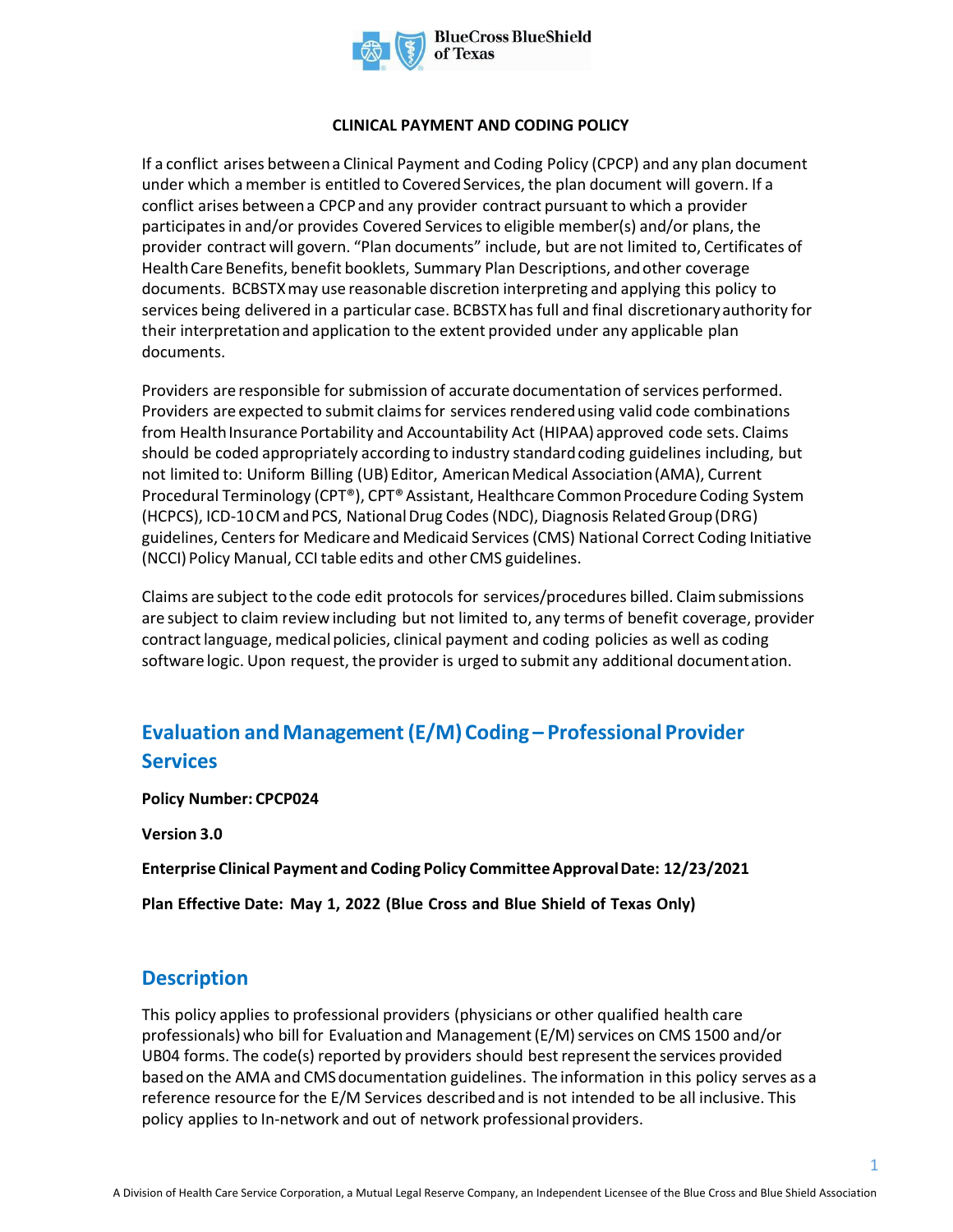

Claim submissions coded with the correct combination of procedure code(s) is criticalto minimizing delays in claim(s) processing. Professional claims submissions should contain the appropriate CPT, HCPCS, NDC codes and ICD diagnosis codes.

The Plan reserves the right to request supporting documentation. Claims that do not adhere to coding and billing guidelines may result in a denial or reassigned payment rate. Claims are reviewed on a case-by-case basis.

## **Reimbursement Information:**

The member's medical record documentation of servicesrenderedby the provider must indicate the presenting symptoms, diagnoses and treatment plan, and a written order by the provider. All contents of medical recordsshould be clearly documented, including clinical notes, consultation notes, lab reports, pathology reports and radiology reports.

**Medical records and itemized bills may be requested from the provider for review to validate the site of service, level of care rendered, and services billed were accurately reported.** Medical records may be reviewed to determine the extent of history, extent of examination performed, complexity of medical decision making (number of diagnoses or management options, amount and/or complexity of data to be reviewed and risk of complications and/or morbidity or mortality) and services rendered. This information, in conjunction with the level of services billed for the level of care rendered, may be reviewed and evaluated to determine if the level of service was appropriately billed.

### **Professional Level of Service Guideline**

E/M services are broken down into three (3) key components to determine the most appropriate E/M level of care code for services rendered: (i) Extent of History, (ii) Extent of Examination Performed and (iii) Medical Decision-Making Complexity. The three components have different levels outlined within this policy. For additional information that is not captured below, refer to CMS published documentation guidelines for evaluation and management services.

**History** is documented with four types: (i) Problem focused, (ii) Expanded Problem Focused, (iii) Detailed and (iv) Comprehensive. There are four elements required for each type of history: Chief Complaint (CC), History of Present Illness (HPI), Review of Systems (ROS), and Past, Family, and/or Social History (PFSH). The plan follows the CMS Documentation Guidelines for E/M services. The table below depicts the elements required for each type of history;to qualify for a given type of history, all four elements indicated in the row must be met. Note, CC is indicated at all levels.

• CC, ROS, and PFSH may be listed as separate elements, or they may be included in the description of the HPI.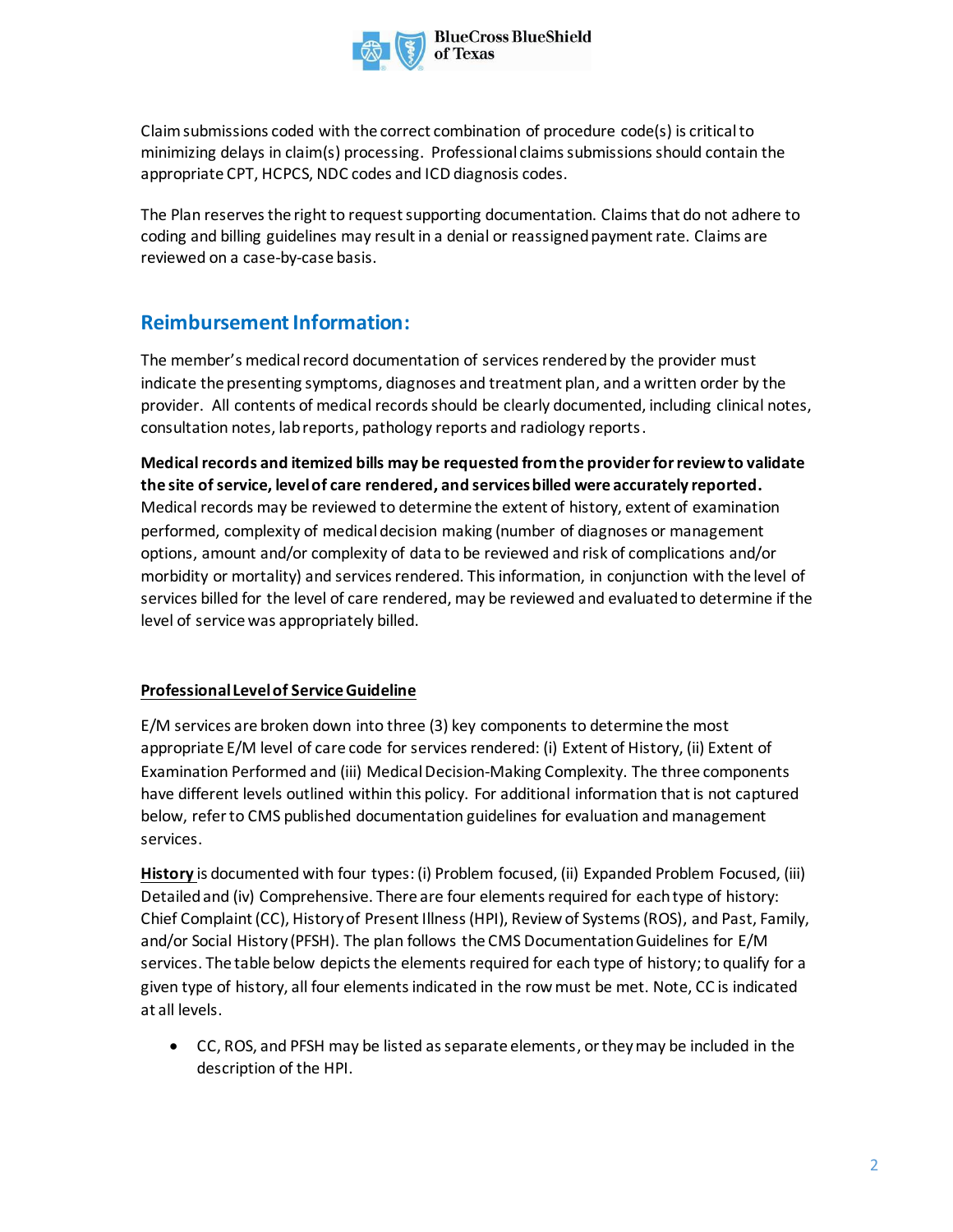

| <b>Type of History</b>                    | <b>CC</b> | <b>HPI</b>           | <b>ROS</b>           | <b>PFSH</b> |
|-------------------------------------------|-----------|----------------------|----------------------|-------------|
| <b>Problem Focused</b>                    |           | <b>Brief</b>         | N/A                  | N/A         |
| <b>Expanded Problem</b><br><b>Focused</b> | Required  | <b>Brief Problem</b> | Problem<br>Pertinent | N/A         |
| <b>Detailed</b>                           |           | Extended             | Extended             | Pertinent   |
| Comprehensive                             |           | Extended             | Complete             | Complete    |

**Exam** is documented with four types of examinations: (i) Problem Focused, (ii) Expanded Problem Focused, (iii) Detailed, and (iv) Comprehensive. As outlined below, the type and extent of the examination performed is based on clinical judgement, member's history and nature of the presenting problem(s).

| Exam | <b>Problem Focused:</b>                                          | <b>Expanded Problem</b>                                                                                                                                       | Detailed:                                                                                                                                                   | Comprehensive:                                                                                                                                                  |
|------|------------------------------------------------------------------|---------------------------------------------------------------------------------------------------------------------------------------------------------------|-------------------------------------------------------------------------------------------------------------------------------------------------------------|-----------------------------------------------------------------------------------------------------------------------------------------------------------------|
|      | Limited exam of<br>the affected body<br>area or organ<br>system. | Focused:<br>Limited exam of<br>the affected body<br>area or organ<br>system and any<br>other symptomatic<br>or related body<br>area(s) or organ<br>system(s). | Extended exam of<br>the affected body<br>area(s) or organ<br>system(s) and any<br>other<br>symptomatic or<br>related body<br>area(s) or organ<br>system(s). | General multi-<br>system exam, or<br>complete exam of<br>a single organ<br>system and other<br>symptomatic or<br>related body<br>area(s) or organ<br>system(s). |

**Medical Decision Making** is documented by the complexity of establishing a diagnosis and/or selecting a management option, which is determined by considering these factors:

- The number of possible diagnosis and/or number of management options to be considered.
- The amount and/or complexity of medical records, diagnostic tests, notes, reports or other information that must be obtained and reviewed and analyzed.
- The risk of significant complications, morbidity and/or mortality, as well as comorbidities that are associated with the member's presenting problems, diagnostic procedures and/or possible management options.

The table below shows the types of medical decision making, number of diagnosis or management options, amount and/or complexity of data to be reviewed and the risk of significant complications, morbidity or mortality. To qualify for a specific type of medical decision-making, two of the three elements must either be met or exceeded.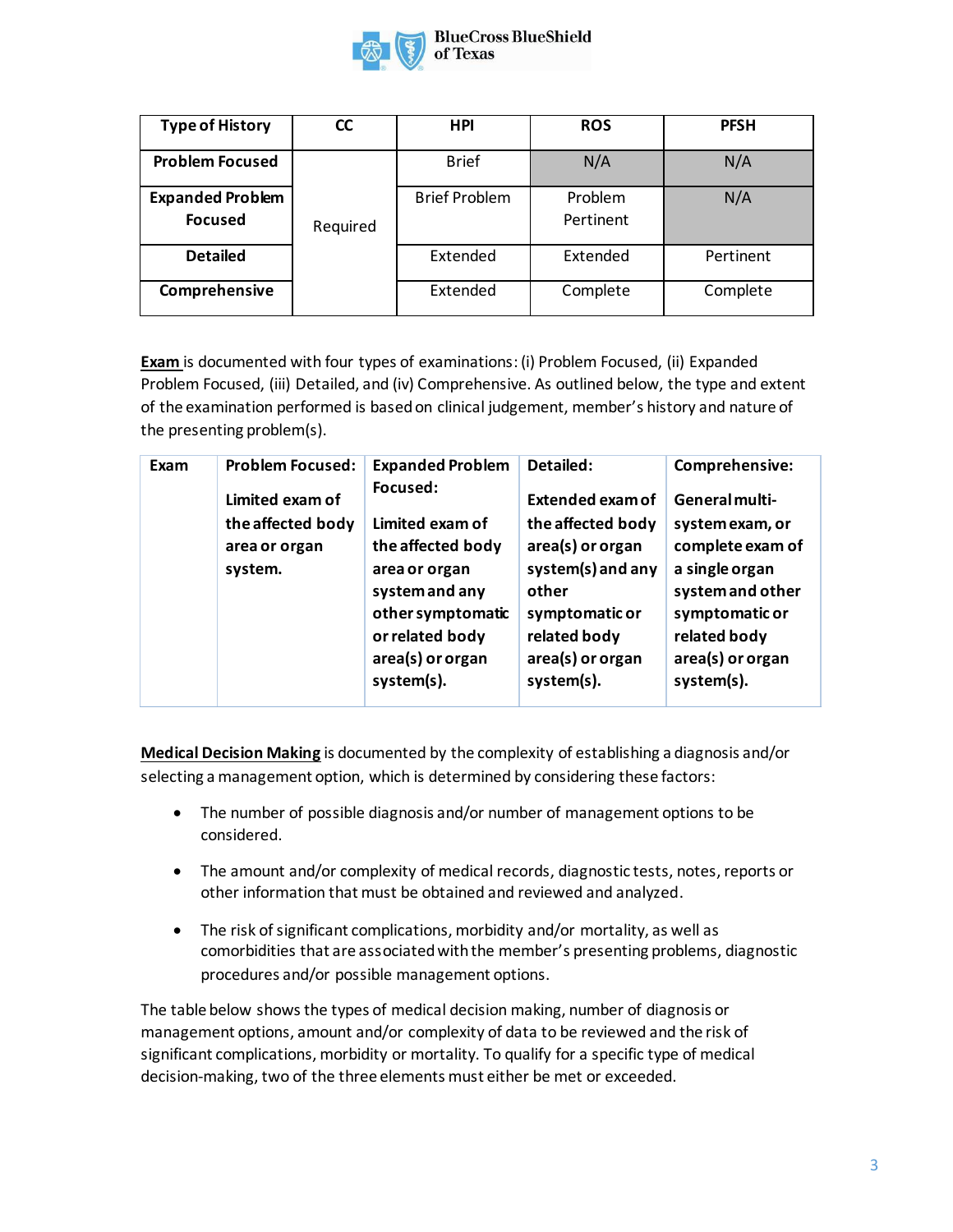

|    | <b>Type of Medical</b>  | <b>Straight</b>   | <b>Low Complexity</b> | <b>Moderate</b>   | High              |
|----|-------------------------|-------------------|-----------------------|-------------------|-------------------|
|    | <b>Decision-Making:</b> | <b>Forward</b>    |                       | <b>Complexity</b> | <b>Complexity</b> |
|    | Presenting              | 1 self-limited or | 2 or more self-       | 1 or more         | 1 or more         |
|    | <b>Problems</b>         | minor problem.    | limited or minor      | chronic illnesses | chronic illnesses |
|    |                         |                   | problems.             | with mild         | with severe       |
|    |                         |                   |                       | exacerbation,     | exacerbation,     |
|    |                         |                   |                       | progression, or   | progression, or   |
|    |                         |                   |                       | side effects of   | side effects of   |
|    |                         |                   |                       | treatment.        | treatment.        |
| 1. | <b>Number of</b>        | Minimal           | Low                   | Moderate          | High              |
|    | Diagnosis or            |                   |                       |                   |                   |
|    | Management              |                   |                       |                   |                   |
|    | <b>Options:</b>         |                   |                       |                   |                   |
| 2. | Amount                  | Minimal or        | Limited               | Moderate          | Extensive         |
|    | and/or                  | None              |                       |                   |                   |
|    | <b>Complexity of</b>    |                   |                       |                   |                   |
|    | Data to be              |                   |                       |                   |                   |
|    | <b>Reviewed</b>         |                   |                       |                   |                   |
| 3. | <b>Risk of</b>          | Minimal           | Low                   | Moderate          | High              |
|    | Significant             |                   |                       |                   |                   |
|    | Complications,          |                   |                       |                   |                   |
|    | Morbidity,              |                   |                       |                   |                   |
|    | and/or                  |                   |                       |                   |                   |
|    | <b>Mortality</b>        |                   |                       |                   |                   |
|    |                         |                   |                       |                   |                   |

**E/M CPT Codes**-The inclusion of a code below does not guarantee reimbursement.

For a current list of E/M codes with details including time parameters, refer to the most current version of the American Medical Association (AMA) CPT or HCPCS codebook. This policy does not apply to all E/M codes listed in the E/M section of the CPT Codebook. CPT codes listed below may be subject for review before payment can be made:

**99202, 99203, 99204, 99205, 99211, 99212, 99213, 99214, 99215, 99221, 99222, 99223, 99231, 99232, 99233, 99241, 99242, 99243, 99244, 99245, 99354, 99355, 99356, 99357, 99358, 99359, 99281, 99282, 99283, 99284, 99285, 99415, 99416, 99417**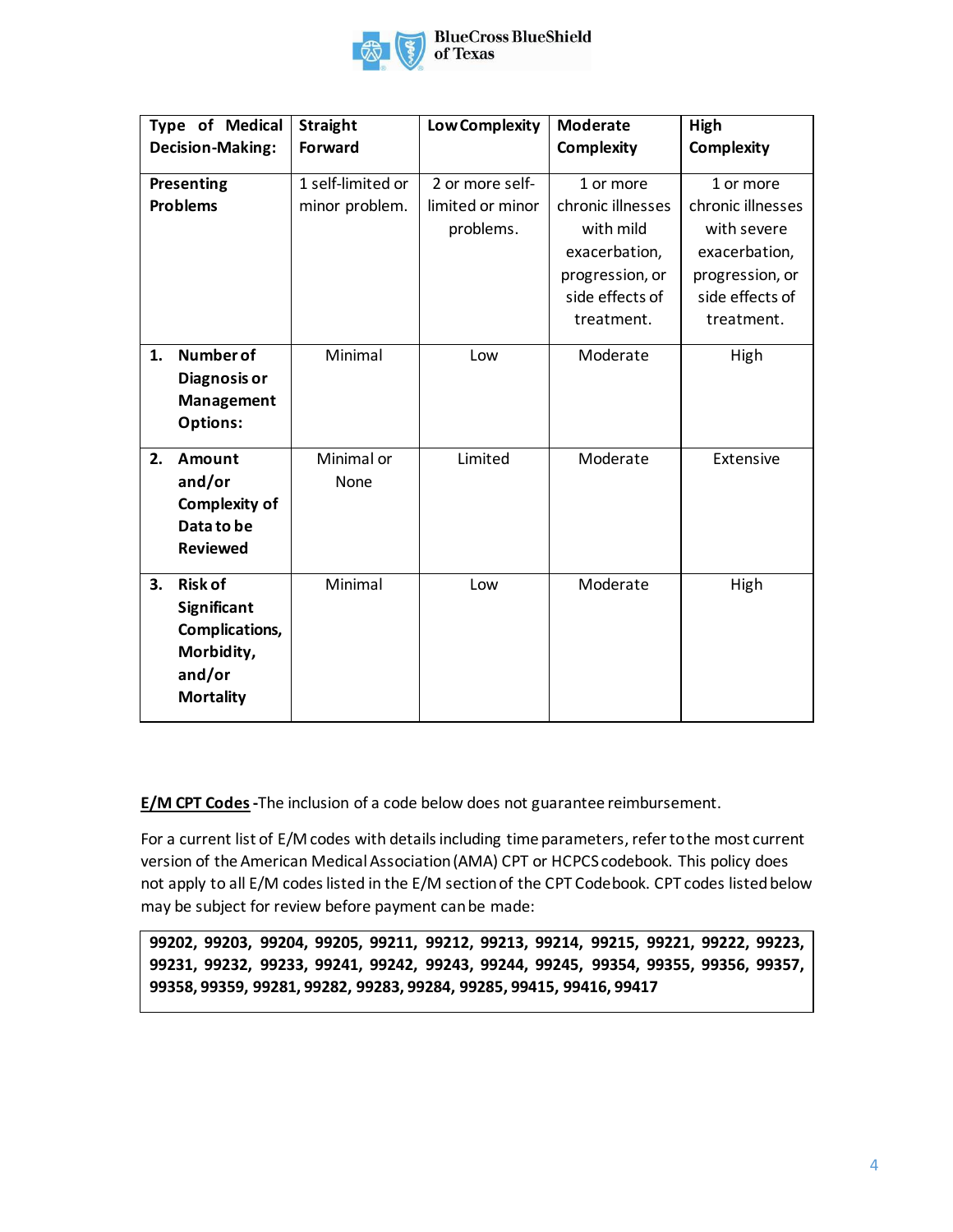

### **Split or Shared Visits**

Split or shared visits is an E/M visit in the facility setting where services are performed in part by both a physician and a NPP who are in the same group, per applicable law and state/federal regulations, when the service could be billed by either the physician or NPP independently. Eligible reimbursement will be made to the practitioner who performs the substantive portion of the visit. The substantive portion is one of the key components, e.g., history, physical exam or medical decision making, or it can be more than half of the total time (not including critical care).

Providers should include modifier **-FS** on claims to identify a split or shared visit. Additionally, documentation must identify the two providers who performed the visit and include a date and signature by the provider who provided the substantive portion.

**Critical Care** codes **99291** and **99292** are reviewed using the criteria listed in the American Medical Association, CPT Codebook:

- **99291** Critical Care First Hour: First 30-74 minutes of critical care. There is a 30-minute time requirement for billing of critical care. The administration and monitoring of IV vasoactive medications (such as adenosine, dopamine, labetalol, metoprolol, nitroglycerin, norepinephrine, sodium nitroprusside, continuous infusion (drips), etc. is indicative of critical care.
- **99292** Additional 30 minutes: CPT 99291 plus additional 30-minute increments (beyond the first 74 minutes). Medical records must document the total critical care time.

### **Office or Other Outpatient CPT Codes 99202-99205 (New Patient) and 99212-99215 (Established**  Patient)<sup>1</sup>

The E/M office or other outpatient services CPT codes, (99202-99205, 99212-99215) do **not** require documentation of the extent of history or the extent of examination performed components for eligible reimbursement. As of January 1, 2021, the Plan will accept the following:

- **1.** The level of the medical decision making for each service;
	- a. **Medical decision making** is documented by the complexity of establishing the diagnosis and/or management options that are measured by:
		- i. The number of possible diagnosis and/or number of management options to be considered;
		- ii. The amount and/or complexity of medical records, diagnostic tests, notes, reports or other information that must be obtained and reviewed and analyzed;
		- iii. The risk of significant complications, morbidity and/or mortality, as well as comorbidities that are associated with the member's presenting problems, diagnostic procedures and/or possible management options.

**OR** 

**2.** The total time for E/M services performed on the date of the encounter. (See time chart below)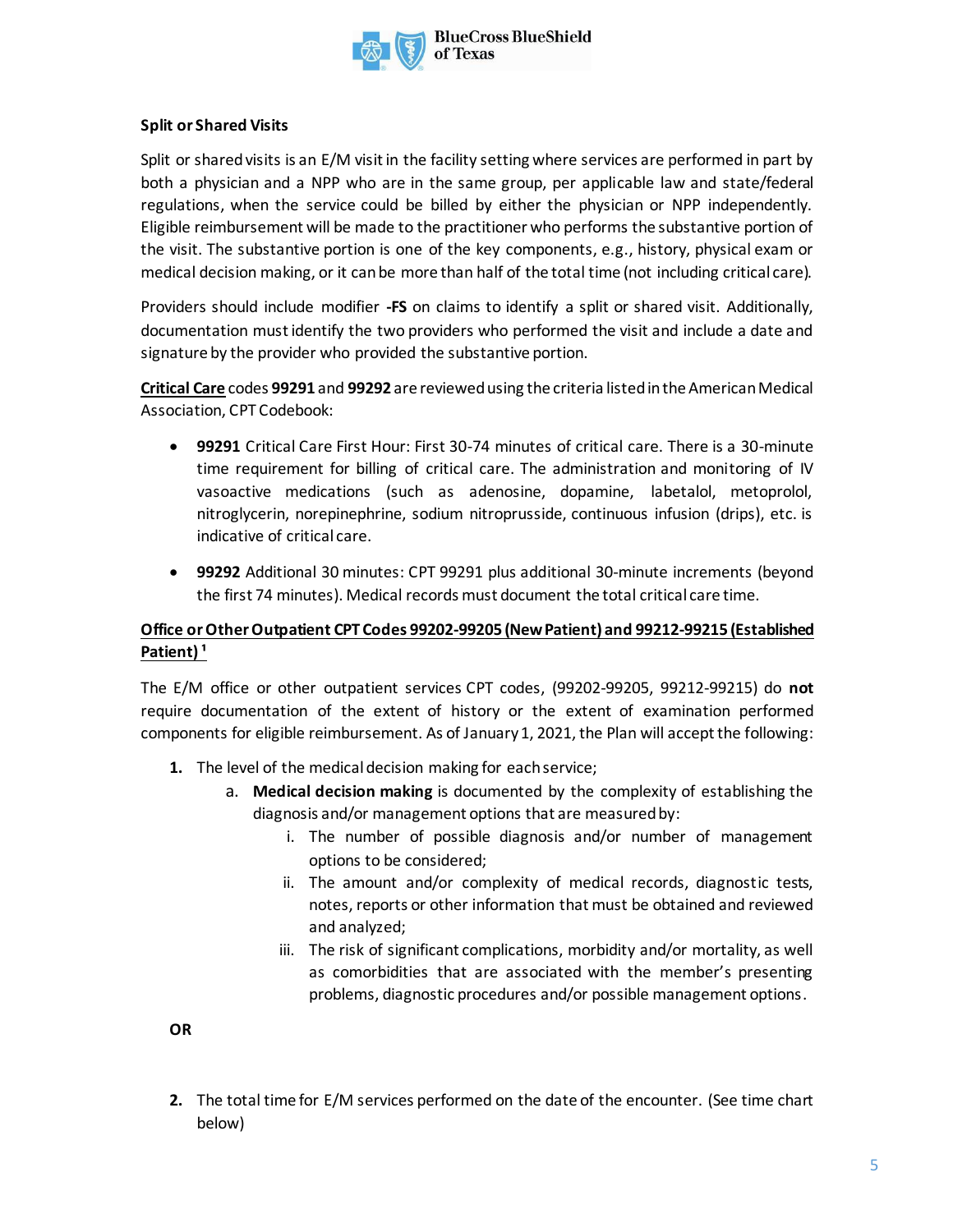

## **Level of Medical Decision Making (1)**

| <b>Type of Medical Decision-</b><br>Making:                                        | <b>Straight Forward</b>                                                   |  |
|------------------------------------------------------------------------------------|---------------------------------------------------------------------------|--|
| <b>CPT Code(s)</b>                                                                 | 99202- Office O/P NEW SF 15-29 MIN<br>99212- Office O/P EST SF 10-19 MIN  |  |
| <b>Presenting Problems</b>                                                         | 1 self-limited or minor problem.                                          |  |
| <b>Number of Diagnosis or</b><br><b>Management Options</b>                         | Minimal                                                                   |  |
| Amount and/or<br><b>Complexity of Data to be</b><br><b>Reviewed</b>                | <b>Minimal or None</b>                                                    |  |
| <b>Risk of Significant</b><br><b>Complications, Morbidity,</b><br>and/or Mortality | Minimal risk of morbidity from additional diagnostic testing or treatment |  |

| <b>Type of Medical Decision-</b>                           | <b>Low Complexity</b>                                                 |
|------------------------------------------------------------|-----------------------------------------------------------------------|
| Making:                                                    |                                                                       |
| <b>CPT Code(s)</b>                                         | 99203- Office O/P NEW LOW 30-44 MIN                                   |
|                                                            | 99213- Office O/P EST LOW 20-29 MIN                                   |
| <b>Presenting Problems</b>                                 | 2 or more self-limited or minor problems; or<br>$\bullet$             |
|                                                            | 1 stable chronic illness; or<br>$\bullet$                             |
|                                                            | 1 acute, uncomplicated illness or injury<br>$\bullet$                 |
| <b>Number of Diagnosis or</b><br><b>Management Options</b> | Low                                                                   |
| Amount and/or                                              | Limited                                                               |
| <b>Complexity of Data to be</b><br><b>Reviewed</b>         | Must meet criteria <sup>1</sup>                                       |
| <b>Risk of Significant</b>                                 | Low risk of morbidity from additional diagnostic testing or treatment |
| <b>Complications, Morbidity,</b><br>and/or Mortality       |                                                                       |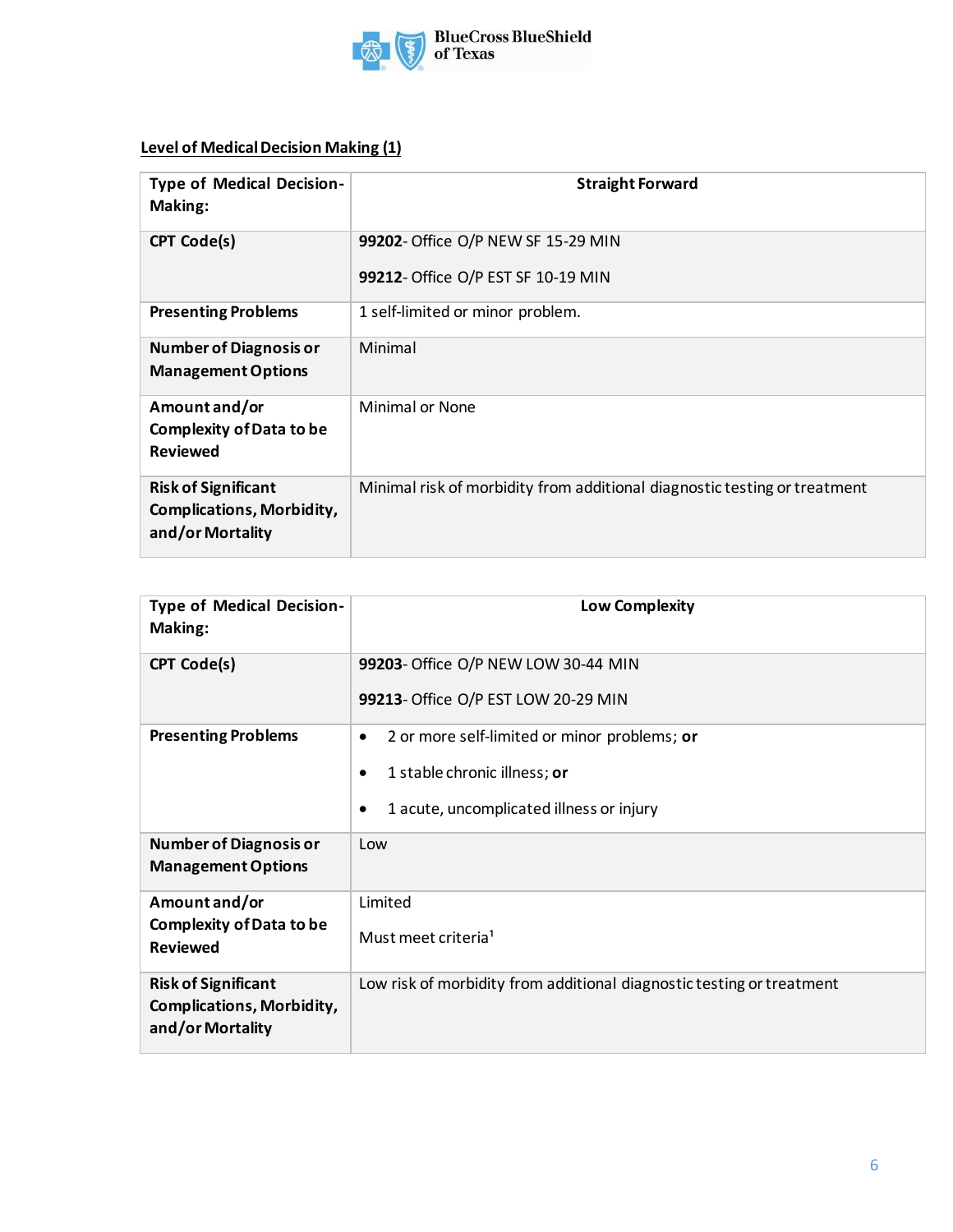

| <b>Type of Medical Decision-</b><br>Making:                                        | <b>Moderate Complexity</b>                                                                           |  |  |
|------------------------------------------------------------------------------------|------------------------------------------------------------------------------------------------------|--|--|
| <b>CPT Code(s)</b>                                                                 | 99204- Office O/P NEW MOD 45-59 MIN                                                                  |  |  |
|                                                                                    | 99214- Office O/P EST MOD 30-39 MIN                                                                  |  |  |
| <b>Presenting Problems</b>                                                         | 1 or more chronic illnesses with exacerbation, progression, or side effects of<br>٠<br>treatment; or |  |  |
|                                                                                    | 2 or more stable chronic illnesses; or<br>٠                                                          |  |  |
|                                                                                    | 1 undiagnosed new problem with uncertain prognosis; or<br>٠                                          |  |  |
|                                                                                    | 1 acute illness with systemic symptoms; or<br>٠                                                      |  |  |
|                                                                                    | 1 acute complicated injury<br>٠                                                                      |  |  |
| <b>Number of Diagnosis or</b><br><b>Management Options</b>                         | Moderate                                                                                             |  |  |
| Amount and/or                                                                      | Moderate                                                                                             |  |  |
| <b>Complexity of Data to be</b><br><b>Reviewed</b>                                 | Must meet criteria <sup>1</sup>                                                                      |  |  |
| <b>Risk of Significant</b><br><b>Complications, Morbidity,</b><br>and/or Mortality | Moderate risk of morbidity from additional diagnostic testing or treatment                           |  |  |

| <b>Type of Medical Decision-</b><br>Making:                          | <b>High Complexity</b>                                                                                                                                                                                |
|----------------------------------------------------------------------|-------------------------------------------------------------------------------------------------------------------------------------------------------------------------------------------------------|
| CPT Code(s)                                                          | 99205- Office O/P NEW HI 60-74 MIN<br>99215- Office O/P EST HI 40-54 MIN                                                                                                                              |
| <b>Presenting Problems</b>                                           | 1 or more chronic illnesses with severe exacerbation, progression, or side<br>٠<br>effects of treatment; or<br>1 acute or chronic illness or injury that poses a threat to life or bodily<br>function |
| Number of Diagnosis or<br><b>Management Options</b>                  | High                                                                                                                                                                                                  |
| Amount and/or Complexity<br>of Data to be Reviewed                   | Extensive<br>Must meet criteria <sup>1</sup>                                                                                                                                                          |
| Risk of Significant<br>Complications, Morbidity,<br>and/or Mortality | High risk of morbidity from additional diagnostic testing or treatment                                                                                                                                |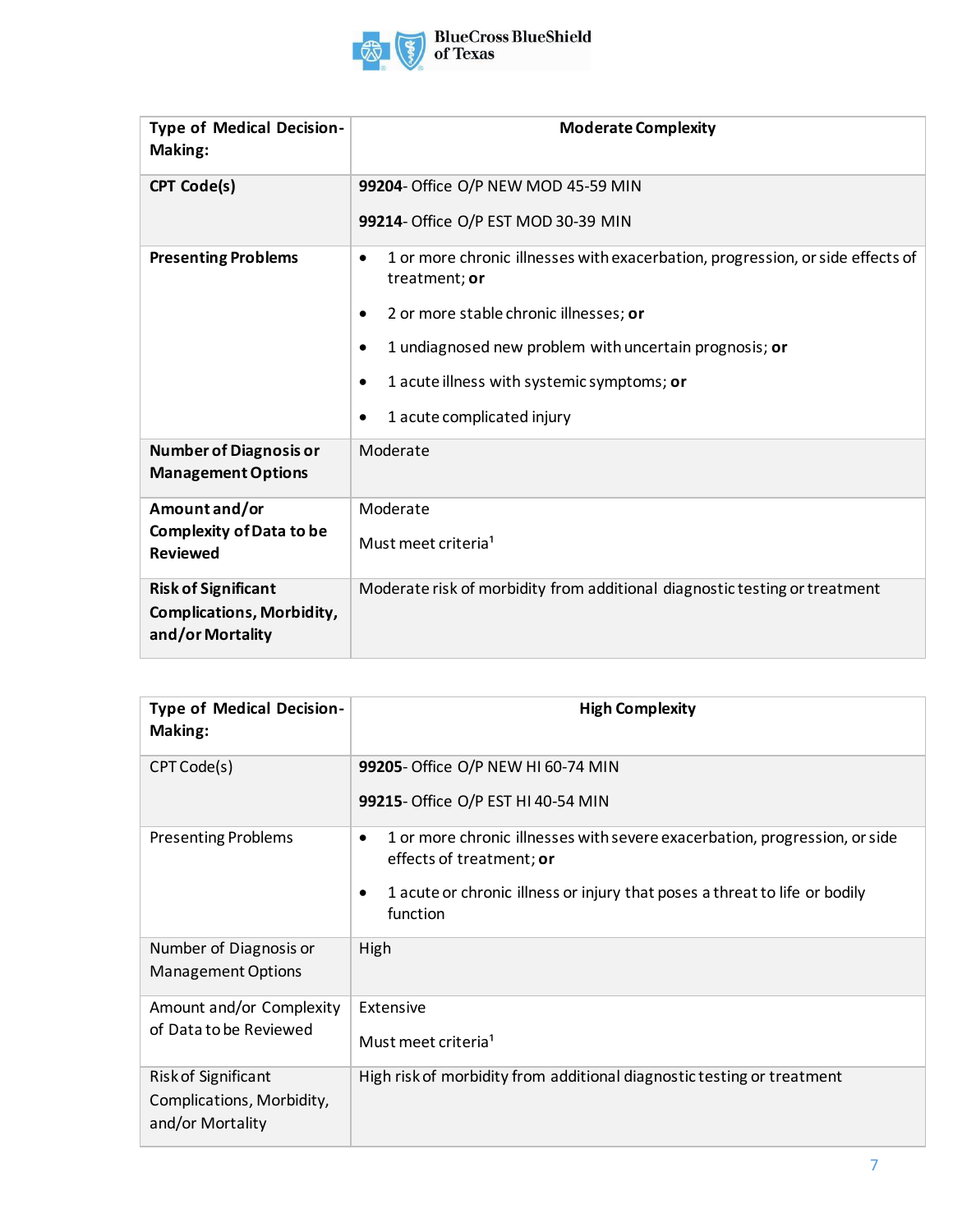

**Total time spent on the date of the encounter (2)-**Time is calculated by the total time on the date of the encounter including both face-to-face and non-face-to-face time personally spent by the physician or other qualified health care professional. Documentation should support the time for each code billed.

| <b>CPT Code (New)</b> | <b>Time</b>   | <b>CPT Code</b><br>(Established) | <b>Time</b>   |
|-----------------------|---------------|----------------------------------|---------------|
| 99202                 | 15-29 minutes | 99212                            | 10-19 minutes |
| 99203                 | 30-44 minutes | 99213                            | 20-29 minutes |
| 99204                 | 45-59 minutes | 99214                            | 30-39 minutes |
| 99205                 | 60-74 minutes | 99215                            | 40-54 minutes |

### **CPT Code 99211**

**99211**- Office O/P EST MINIMAL PROB

CPT code **99211** is eligible for reimbursement if the physician or other qualified health care professional's time is spent in the supervision of clinical staff who perform face-to-face services in the office or other outpatient office setting.

#### **Prolonged Service(s) CPT Codes 99354-99359 and 99415-99417**

Prolonged service CPT Codes **99354-99357** are considered add-on codes and should not be billed without the appropriate primary code. Codes **99354-99357** are billed when a physician or other qualified health care professional rendered a prolonged service(s) that involved direct patient contact that was provided beyond the usual service in an inpatient, outpatient or observation setting except with office or other outpatient services.

Physicians and other qualified health care professionals may bill CPT codes **99354** and **99355**  when billing the total duration of face-to-face time spent on a given date when they provided services in the outpatient setting even if the time spent on that date was not continuous. Physicians and other qualified health care professionals may bill CPT codes **99356** and **99357** when billing the total duration of time that was spent at the bedside and on the patient's floor or unit in the hospital or nursing facility on a given date that involved prolonged service to a member even if the time spent was not continuous. Prolonged service (**99354** and **99356**) of **less than 30-minutes**total duration on a given date should not be billed separately. Prolonged service (**99355** and **99357**) of **less than 15-minutes** beyond the first hour or less than 15 minutes beyond the final 30-minutes should not be billed separately.

Physicians and other qualified health care professionals may bill CPT codes **99358** and the addon code **99359** when billing for prolonged services rendered that is neither face-to-face time in the outpatient, inpatient, or observation setting, nor additional unit/floor time in the hospital or nursing facility setting. These codes may be billed for the total duration of time of the non-faceto-face time by the physician or other qualified health care professional even if the time spent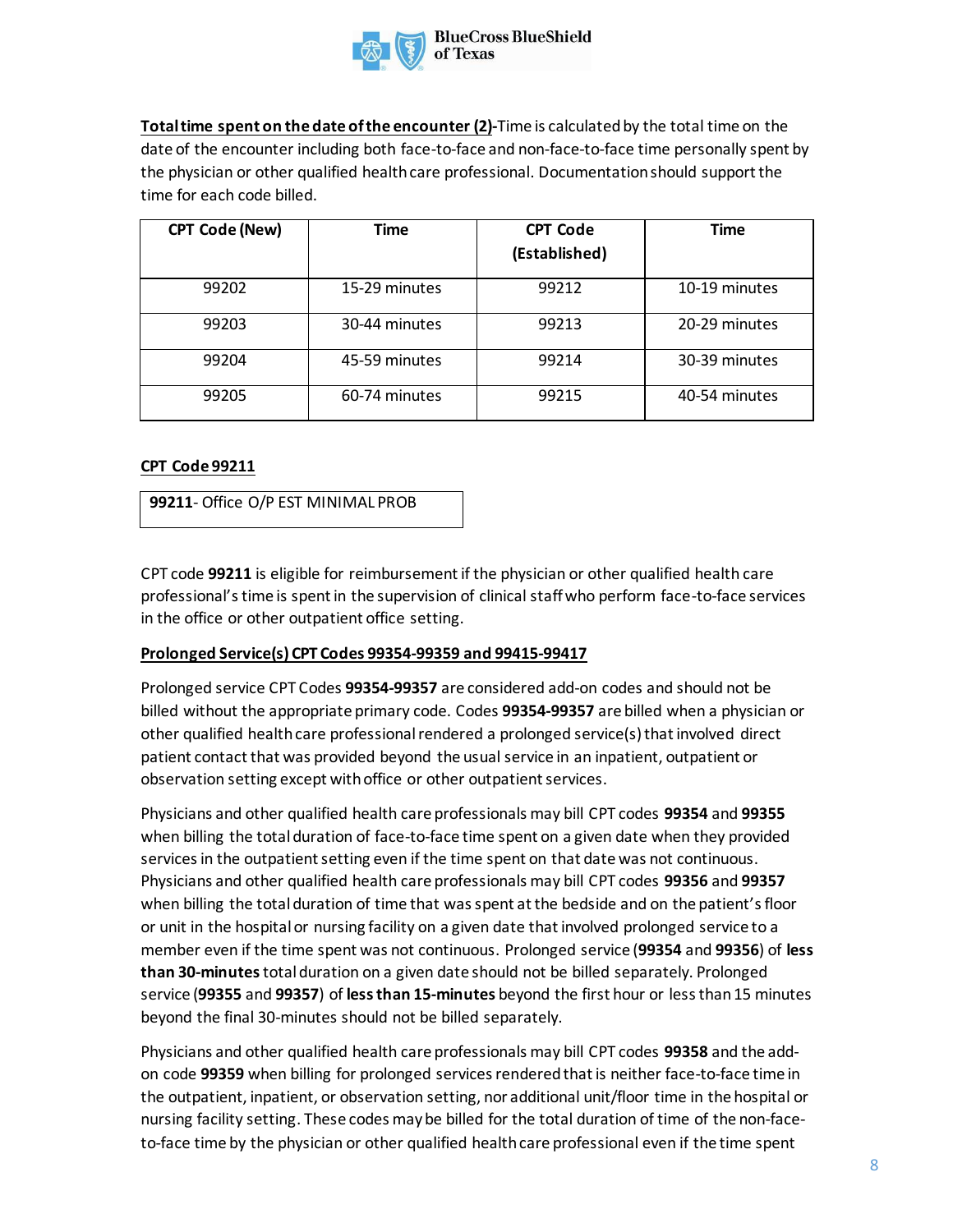by the physician or other qualified health care professional is not continuous. These codes are not eligible for reimbursement when billed with CPT codes **99202-99215** but may be eligible when billed during the same session of other E/M services.

CPT codes 99415 and 99416 are add-on codes that may be billed to report a prolonged E/M service provided in the office or outpatient setting for prolonged clinical staff face-to-face time beyond the typical face-to-face time as long as a physician or other qualified health care professional is present to provide direct supervision. These codes are utilized to report the total duration of face-to-face time spent by the clinical staffon a given date, even if the time is not continuous. Note, time spent on separately reported services other than the E/M service should not be counted toward the prolonged service times.

As of January 1, 2021, the Plan will reimburse for add-on CPT code **99417** when billed separately in addition to the primary procedure codes **99205** and **99215** for office or other outpatient E/M service(s) that is beyond the usual service of the total time on the date of the primary service with **or** without direct member contact for each 15 minutes. In addition, **99417** should only be utilized for the time alone and not on the medical decision making. Documentation should support the time for each code billed. Services rendered less than 15 minutes should **not** be billed using **99417**. Note, CPT code 99417 and HCPCS code G2212 cannot be submitted at the same time. Additionally, Industry guidelines state when billing Medicare for services described in **G2212/99417**, providers should use **G2212** instead of **99417**. For non-Medicare billing, the plan will accept either code G2212 or 99417 when billed appropriately.

Note, time spent rendering separately billed service(s) other than the E/M or psychotherapy service(s) is not counted toward the prolonged service time.

**+99354-** PROLNG SVC O/P 1ST HOUR (Allowed only once per date, to bill the first hour of prolonged service on a given date, dependent upon the place of service. Cannot be billed with CPT codes 99202-99215)

**+99355**- PROLNG SVC O/P EA ADDL 30 (Used to bill each additional 30-minutes beyond the first hour, dependent upon the place of service)

**+99356**- PROLNG SVC I/P/OBS 1<sup>ST</sup> HOUR (Allowed only once per date, to bill the first hour of prolonged service on a given date, dependent upon the place of service)

**+99357**- PROLNG SVC I/P/OBS EA ADDL (Used to bill each additional 30-minutes beyond the first hour, dependent upon the place of service)

**99358-**PROLONG SERVICE W/O CONTACT (Allowed only once per date, to bill the first hour of prolonged service on a given date regardless of the place of service. Cannot be billed with CPT codes 99202-99215)

**+99359-**PROLONG SERV W/O CONTACT ADD (Used to report each additional 30-mintues beyond the first hour or to report the final 15-30 minutes of prolonged service on a given date)